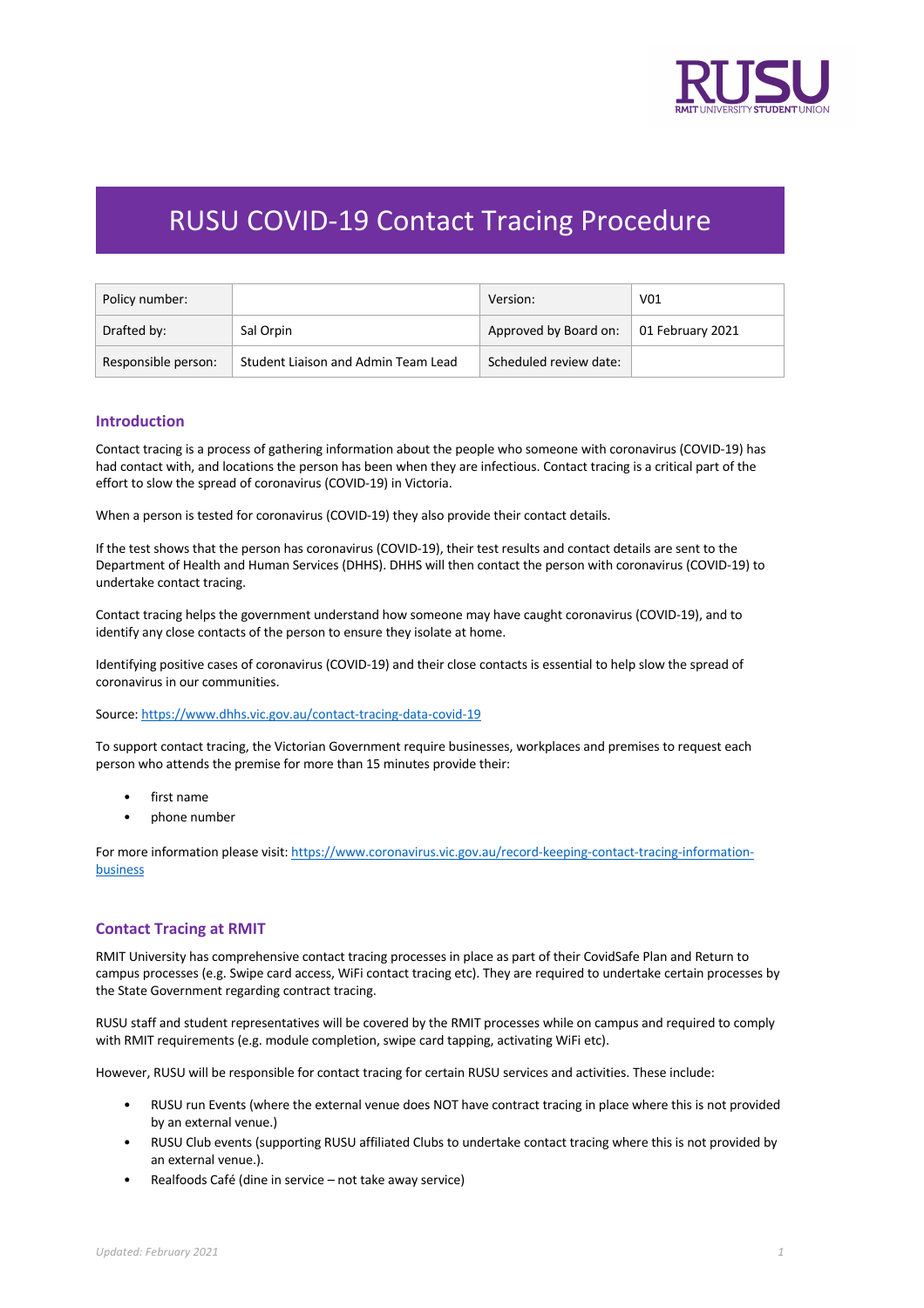

Note: In semester one, 2021, RUSU will not be undertaking in–person consultations with students on campus (e.g. Student Rights, Compass) and contact tracing will not be implemented for these operational areas.

# **Identifying Need for Contact Tracing**

Contact tracing data will be collected for all RUSU Events and RUSU Club Activities, where contact tracing is NOT undertaken by an external venue. E.g. picnic in the park, informal city walking tour.

All RUSU Events and RUSU Club events will need to submit an event brief and risk assessment. This will identify if contact tracing is being conducted by an external venue (e.g. Oxford Scholar Bar, Dumplings restaurant), or if RUSU QR Codes will be used.

Realfoods Café will have QR Codes and table numbers at each table and the Point of Sale and staff will prompt customers who order 'dine-in' to scan the QR Code when they order (further details available in the Realfoods Covid Safe Operational Plan). This does NOT apply to the external seating at Bundoora as that is not part of the Realfoods lease and is covered by RMIT contact tracing procedures.

## **Data Storage, Access & Deletion Processes**

There are separate forms and data storage for the 4 areas of RUSU contact tracing (there is a separate QR code and form for each of the Bundoora cafes).

The data collected on the form will comply with government requirements and will NOT be used for any purpose beyond contact tracing.

Contact tracing data will be stored in a secure electronic database administered by RUSU. This will only be accessible to RUSU's Governance and Operations Manager and the Student Liaison and Admin Team Lead. RUSU Clubs will not have access to the data for their individual Club Events and must direct any contact tracing query to RUSU.

RUSU's Governance and Operations Manager and the Student Liaison and Admin Team Lead will be the contacts point for the Victorian Dept of Health and Human Services (DHHS) and the RMIT Contact Tracing team, in the event that there is a need to access contact tracing data for a specific RUSU event or location.

Data will be shared with DHHS and the RMIT Contact Tracing Team as required.

In recognition that contact tracers may need to contact RUSU outside of regular business hours, the RMIT contact tracers will be provided with the mobile contacts for both RUSU contacts. The RUSU Governance and Operations Manager will be primary RUSU contact for out of hours access to data.

Contact tracing records will be destroyed as soon as practicable after 28 days from the date of collection in line with the DHHS guidelines. https://www.coronavirus.vic.gov.au/record-keeping-contact-tracing-information-business

The Student Liaison and Admin Team Lead will delete data once a month. To ensure at least 28 days of data is stored the routine data deletion will be scheduled at the beginning of the month for data created during the period two months prior i.e. all data collected in March will be deleted on 1 May.

#### **QR Code Use**

RUSU will support our staff, student representatives and Club leaders to undertake compliant contact tracing using the RUSU QR Code system.

This MUST be included in event plans and risk assessments. Use of the QR Code system is compulsory where events are not held at external venues that have compliant contact tracing in place. The RUSU QR Code process cannot be replaced with paper attendance lists by clubs or RUSU departments. Centralised data management by the designated RUSU staff is essential.

RUSU will provide RUSU branded simple QR Code posters with instructions for event participants and instructions for Event Organisers/Club Leaders.

Responsibility for Implementing QR Code Contact Tracing.